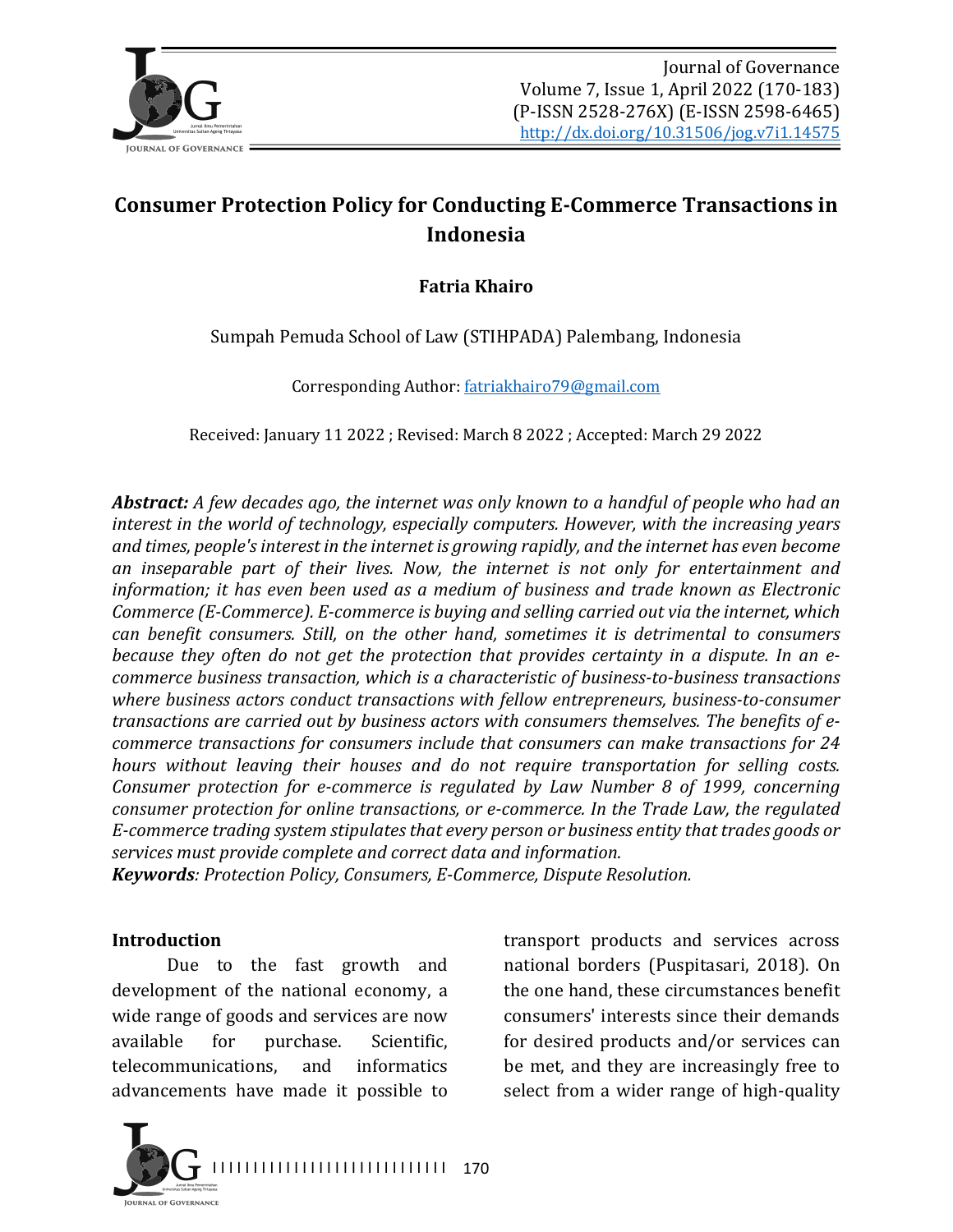goods and/or services based on their capabilities. As a result of the rapid expansion and development of the national economy, which may be affected by advancements and advancements in technology, particularly telecommunications and multimedia, products and services that can be consumed have increased in number and diversity (Murdiat, 2013). Scientific, telecommunications, and informatics advancements have made it possible to extend the flow of products and/or services across a country's border (Purba et al., 2020).

While this is excellent for consumers' interests since their wants for desired products and/or services may be met, it also allows them to pick from a wider range of high-quality goods and/or services based on their ability to pay (Cahyadi, 2019). People's lives can be drastically altered by technological advances, particularly in the areas of telecommunications, multimedia, and information. The evidence shows that the internet has had a significant impact on economic development at all levels, from the micro to the macro (Sumadi, 2016).

Since the dawn of history, we've entered a period of fast globalization defined by technical advancement. Trade transactions, often known as e-commerce, have developed along with this technology's advancements in many other sectors (Utami, 2012). Online, telephone, or other facility-based commercial transactions are all examples of ecommerce (Romindo et al., 2019).

Electronic commerce is the use of computer networks by businesses to conduct transactions involving customers, manufacturers, service providers, and middlemen (intermediaries). This study was conducted by Romindo et al. (2019). The World Trade Organization (WTO) defines e-commerce as the use of electronic means in the manufacture, distribution, marketing, sale, and delivery of products or services (Hanim, 2011). The following is Julian Ding's definition of  $e$ commerce, as cited by Ninik Suparni (2009), E-commerce, also known as electronic commerce, is a business transaction in which a seller and a buyer, or parties in a similar contractual relationship, exchange goods, services, or "rights."Rather than a private network, this business transaction is carried out or put into an electronic medium (or digital media) that does not require the physical presence of the participants (closed system). An open system is one that is accessible to the whole population (e.g., the Internet or the World Wide Web). When it comes to national boundaries or local regulations, transactions are completed.

Multidisciplinary electronic commerce encompasses technological disciplines such as networking and telecommunications, as well as commercial sectors such as multimedia data storage and retrieval (as well as information retrieval from multimedia data storage and retrieval) (procurement and sales). Aspects of supply chain management include purchasing, billing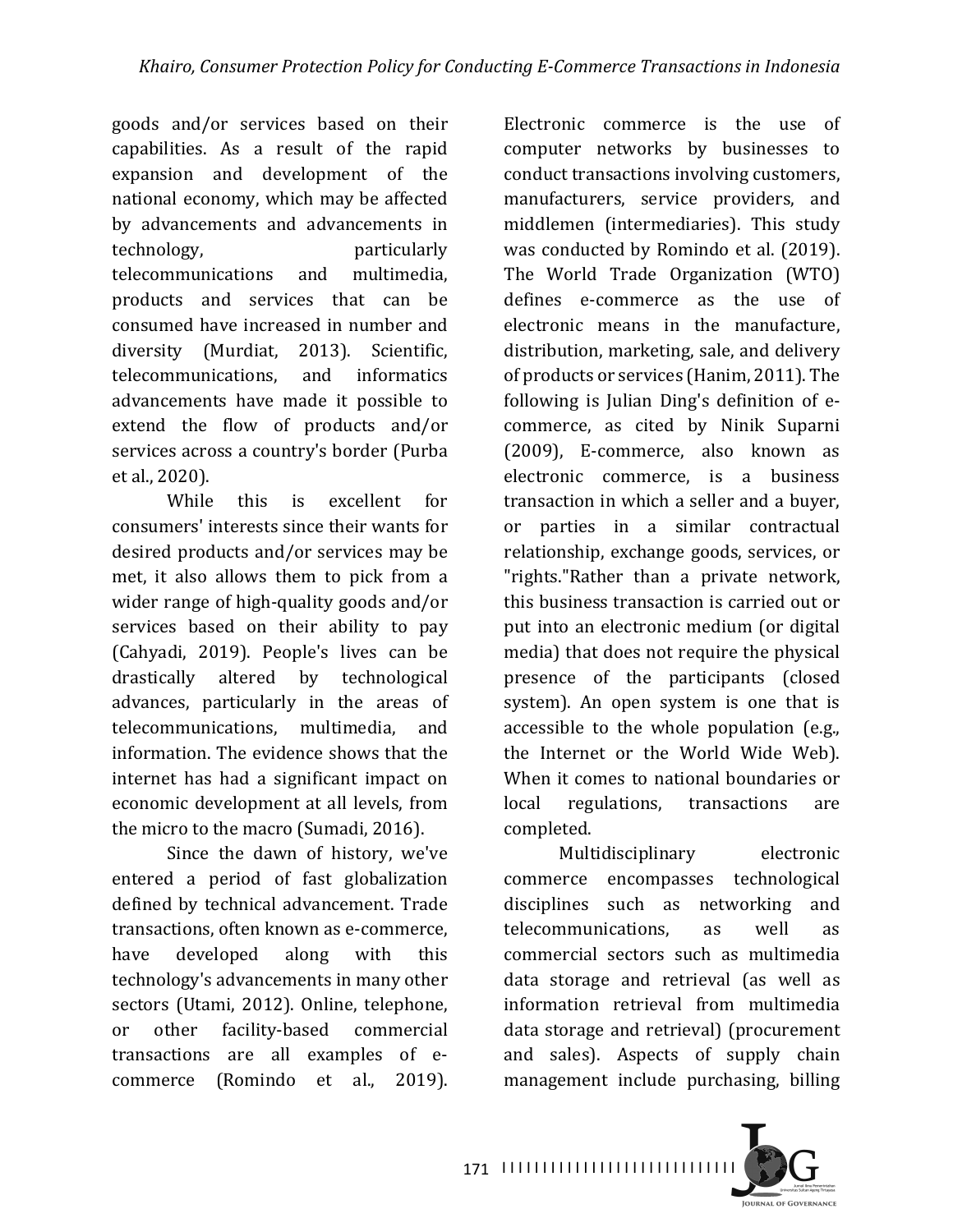and payment, and distribution network management (Rongiyati, 2019). As a variety of legal considerations, such as the protection of privacy and the ownership of intellectual property (Mokso, 2006). To avoid ignoring the consequences that would develop, some internet users now utilize electronic equipment to conduct commercial transactions, such as withdrawing cash from an ATM or paying for products with an ATM card or credit card (Barkatullah, 2017). Because we no longer consider these actions to be out of the norm, using an ATM card or a credit card in trading has become standard practice (Zulaeha, 2017).

When it comes to e-commerce, it may be divided into two categories: business-to-business (B2B) and businessto-consumer (B2C) (B2C). B2B refers to a business-to-business exchange conducted via the internet. According to experts in ecommerce (Lucking-Reiley & Spulber, 2001), business-to-business transactions are viewed as the most significant consequence of a web-based commercial system. Kumar & Raheja (2012) define B2C as a transaction in which items are sold to and purchased by consumers (also known as "end users") through the internet. Compared to business to business, selling to consumers is a frequent practice. This phenomenon, which is the driving force behind producers' productivity and efficiency with respect to the goods or services they produce in order to achieve business objectives, makes consumer protection critical, because in the pursuit of productivity, ultimately, either directly or

indirectly, consumers are the ones who are affected (Setyowati et al., 2019).

According to Saami Zain (2000), ecommerce is a disadvantage for customers because of the non-negotiability of nearly all consumer contracts for e-commerce transactions. This agreement frequently has provisions that are unfavorable to the buyer. This contract is used by companies to ignore and evade consumer rights. Ecommerce transaction contracts are created as a result, increasing the level of uncertainty. E-commerce contract clauses that state that items purchased cannot be returned are an unreasonable and unfair infringement on customer rights. The typical contract is unbalanced in this instance. As a result, customers suffer and are in a less advantageous negotiating position (Tahat, 2005).

In the business world, producers and business players prefer the typical contract model, where the terms are predetermined by the parties. Because customers cannot cancel the agreement if the manufacturer or seller defaults or breaches a promise in e-commerce transactions based on conventional contracts, they risk losing their rights under the law (Dickie, 2005). In some cases, manufacturers or sellers often violate the agreements they made for themselves. Examples of this problem include, among others, that consumers have complied with and implemented all the clauses in standard contracts made by business actors, such as paying in full or paying half the price of goods or services purchased, which will be paid off after the goods or services arrive in the hands of the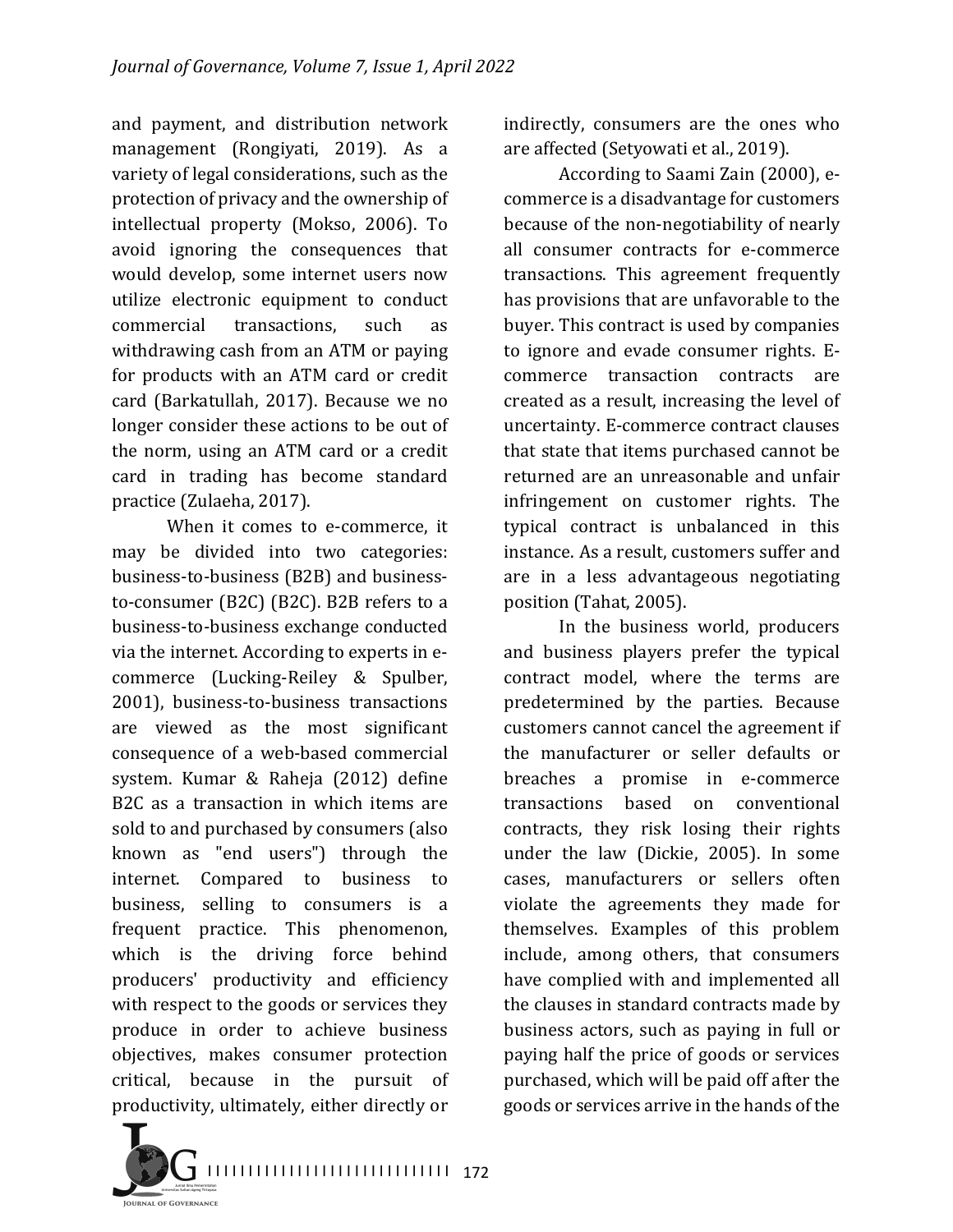buyer. Still, the goods and services provided do not follow what has been agreed. Goods or services that have been paid for have not reached the hands of consumers. In this case, consumers cannot do anything because what is being done are cross-border e-commerce transactions that make it difficult for consumers to ask for compensation from business actors whose domiciles are different from their whereabouts (Werdhyasari, 2013). Based on the principles of the agreement, the consumer should be able to cancel the agreement. Often and very likely, in many cases, consumers cannot hold producers or sellers accountable due to the parties' domiciles in different legal jurisdictions that occur in cross-border e-commerce transactions (Barkatullah, 2007). Even more fatal than that, consumers are also often victims of criminal acts of fraud due to fictitious sites that irresponsible people intentionally create. Consumers who see that their rights are constantly being threatened. Therefore, strong regulations are needed to protect consumers against all the negative potential that arises from e-commerce transactions (Paryadi, 2018).

Business actors often exploit the weak position of consumers to obtain the maximum benefit from them. Consumer ignorance, unclear information on goods/services provided by business actors, and a lack of understanding of consumers in the transaction mechanism cause consumers' weak position (Putri & Budiana, 2018). Therefore, to create a healthy business climate for consumers in conducting trade transactions through ecommerce, it is necessary to strive for a new and adequate form of legal arrangement that can regulate all their activities. Consumer protection is all efforts that guarantee legal certainty to protect consumers (Pujiono, 2021). Even though trade transactions through ecommerce leave many problems that need to be addressed immediately, considering that consumer protection regulation through Law No. 8 of 1999 is more general, it is feared that it will not be able to regulate all activities in e-commerce  $(Syafriana, 2017)$ .

From the above description, it can be formulated that the main problems of this research are how to implement ecommerce buying and selling and how to protect consumers in buying and selling transactions through e-commerce, so that from the theoretical aspect, it can deepen scientific understanding of the implementation of buying and selling through internet media, in this case, ecommerce. From the practical aspect, Indonesia does not yet have laws and regulations that provide comprehensive general provisions regarding transactions through electronic media, so the opinion of legal scholars (doctrine) based on legal science theories is important in finding solutions to legal problems and, from the practical aspect, is a contribution of thought to provide legal certainty for those involved in the implementation of buying and selling activities through e-commerce.

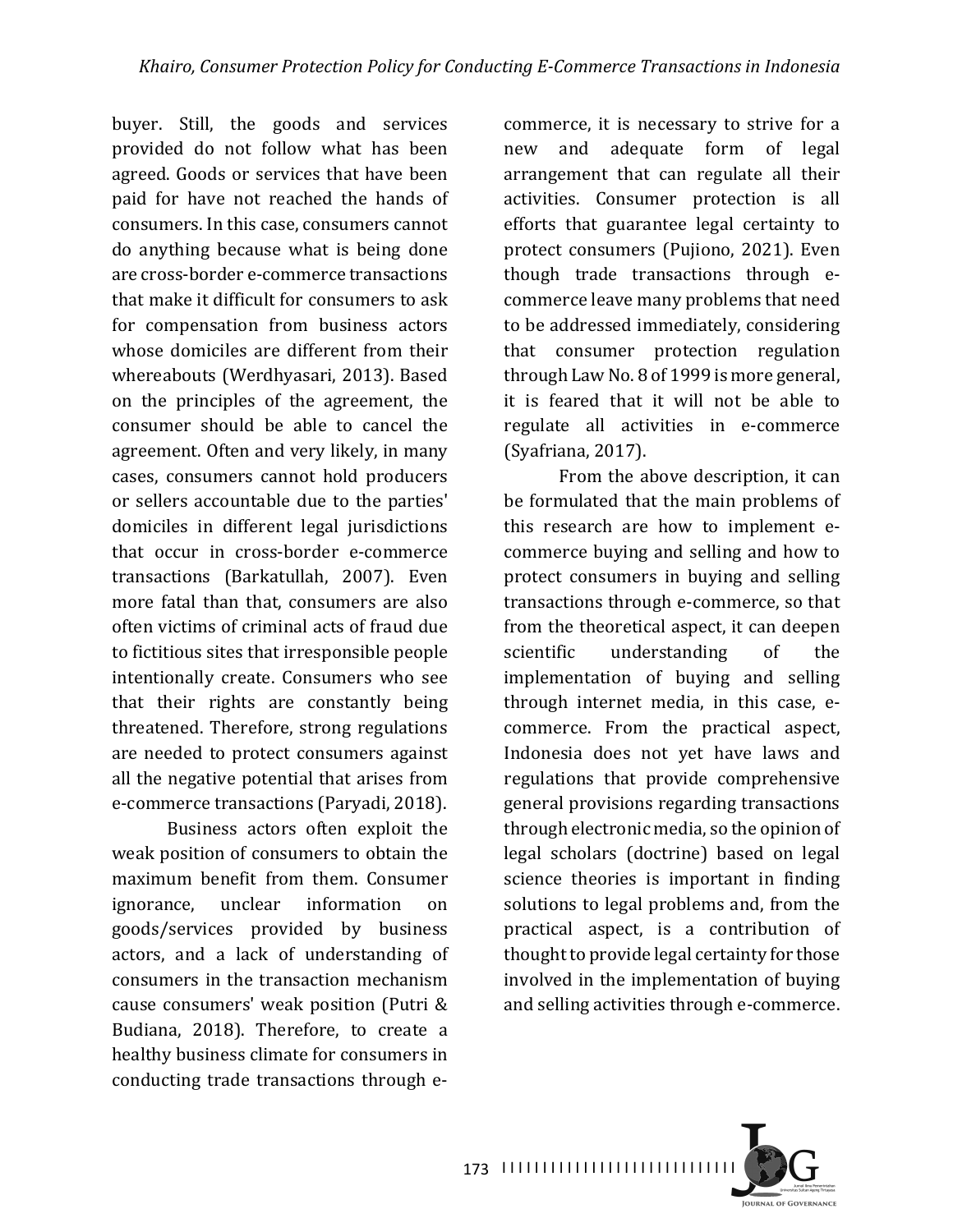#### **Method**

As a result of extensive library study, this is normative legal research. When we talk about normative legal research (Diantha, 2016), we're talking about studies that describe, evaluate, explain, and analyze issues related to consumer data protection in online transactions or e-commerce activities. According to this research, the state has an obligation to safeguard the human dignity, respect, and integrity of people by identifying and understanding consumer data protection and by knowing and analyzing that personal data constitutes constitutional rights for citizens.

Consumer protection and data protection requirements are examined using the Philosophical Approach, which examines the legal concepts included therein as consumers. The statutory approach involves a study of all laws and regulations pertaining to the legal problems under consideration. Legal rules that regulate consumer protection laws are analyzed to see whether or not they can adequately secure customer data. It departs from the beliefs and theories developed in the field of law in a conceptual way. Researchers can gain a better grasp of legal concepts and principles by looking into legal science perspectives and doctrines.

### **Result And Discussion**

## Parties, Types, & Characteristics of E-*Commerce*

E-commerce transactions involve parties, both parties involved directly and parties not directly involved. To determine



who the parties are directly involved and who are not directly involved can be seen from the transaction process carried out, namely whether all transaction processes are carried out online, or only a few stages are carried out online (Irmawati, 2011). Based on the research results, if all transactions are carried out online, the parties involved consist of:

- 1. Seller/merchant is a company/producer that sells items online. A seller/merchant must open a merchant account with a bank in order to accept credit card payments from buyers.
- 2. Buyers/card holders desire to buy things (goods or services) online. Online shoppers might be people or businesses. If the consumer is an individual, the payment method utilized must be considered, whether it is a credit card or manual/cash. This is crucial to know because not all online shoppers have credit cards. A credit card holder is a person whose name appears on a credit card issued by the issuer.
- 3. Intermediary/Acquirer is a billing and payment intermediary (between the seller and the issuer) (between the holder and the issuer).A billing middleman transfers billing to the issuer depending on the incoming bill from the seller. The bank is the payment middleman between the cardholder and the card issuer. The receiving bank will transmit the funds to the credit card issuer.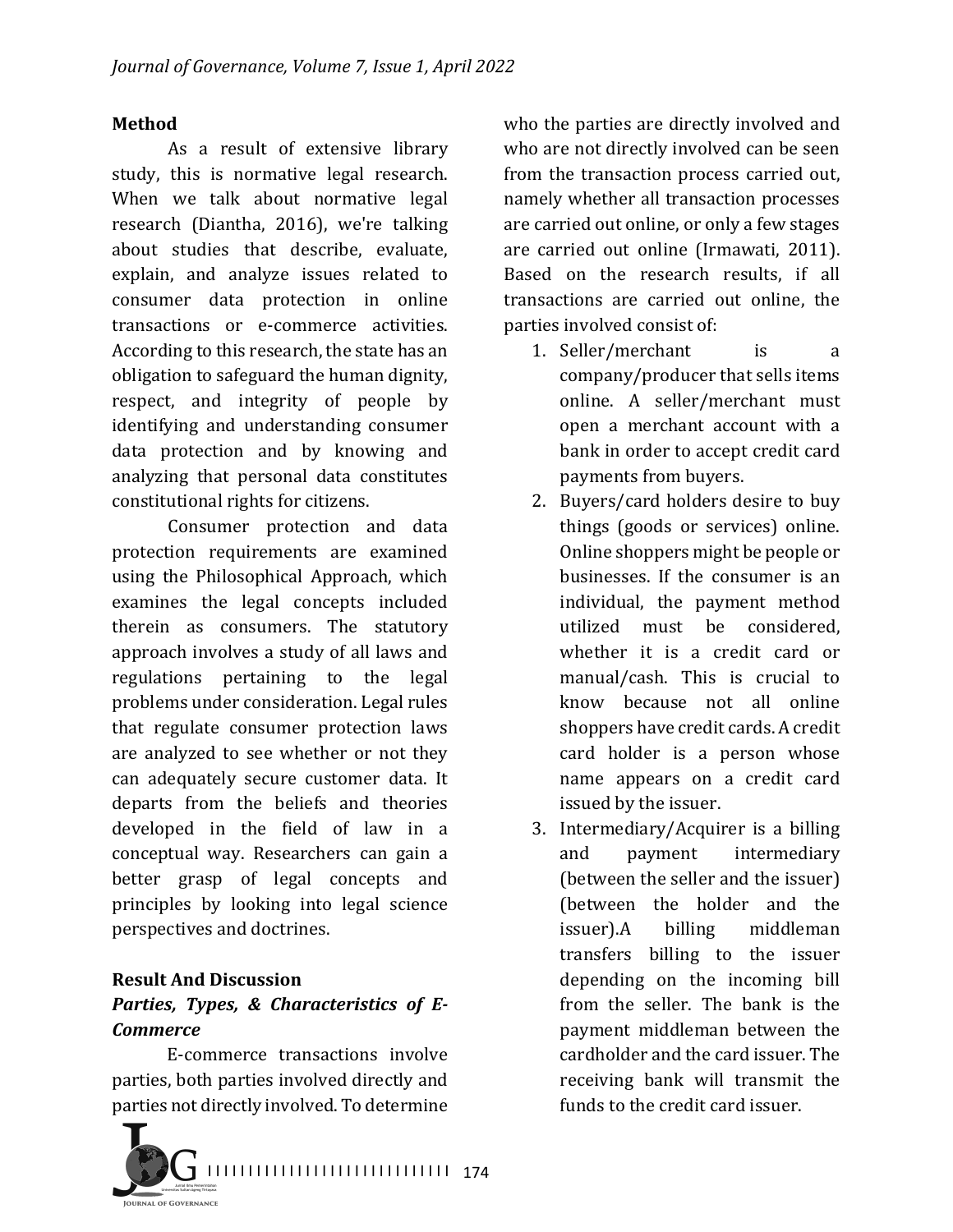- 4. A credit card issuer is a firm that issues cards or accepts payments online. Banks and non-bank financial entities are allowed to issue credit cards in Indonesia, a. non-banking corporations that enter into agreements with foreign corporations; b. corporations that establish international branches of their parent corporation.
- 5. Providers of payment gateway services and, in certain circumstances, cardholders are certified by impartial third parties. The following are several types of

payment transactions that are often used in online buying and selling activities:

- 1. Bank Transfer Almost all online shops and personal businesses in Indonesia offer bank transfer payments. This method of payment has the advantage of being more popular because almost everyone has a bank account. But it also has a weakness; verifying payments takes a different time between one bank and another. In addition, consumers must confirm manually by sending proof of confirmation, either by sending scanned proof of payment or by fax.
- 2. Credit cards are an increasingly popular means of payment; besides providing convenience in the verification process, buyers also do not need to carry out all stages of the transaction. However, because not all consumers have credit cards, this method of payment is

the second choice. Even users with credit cards will try to ensure that merchant stores have a high level of security to avoid data theft by certain parties.

- 3. Paypal provides convenience and a sense of security because this online transaction medium has an almost perfect security level (Williams, 2007). Unfortunately, this payment method is not very popular in Indonesia.
- 4. Joint Account or Escrow: This payment method has become increasingly popular since the rise of Kaskus Prestige. Most of the business actors and consumers in the forum use this type of payment. Joint accounts involve a third party in the transaction process; the third party will hold the funds until the goods arrive in the buyer's hands in their entirety. After the goods are received without defects, the buyer is obliged to conform to the joint account so that the funds can be forwarded to the business actor at a fee level that has been mutually agreed upon.
- 5. Cash on Delivery, or COD, is almost said to be an online buying and selling process because both parties, business actors and consumers, are directly involved, meet, bargain, and check the condition of new goods, and then make transactions.
- 6. Deduction of Credit Online stores that offer digital goods like apps,

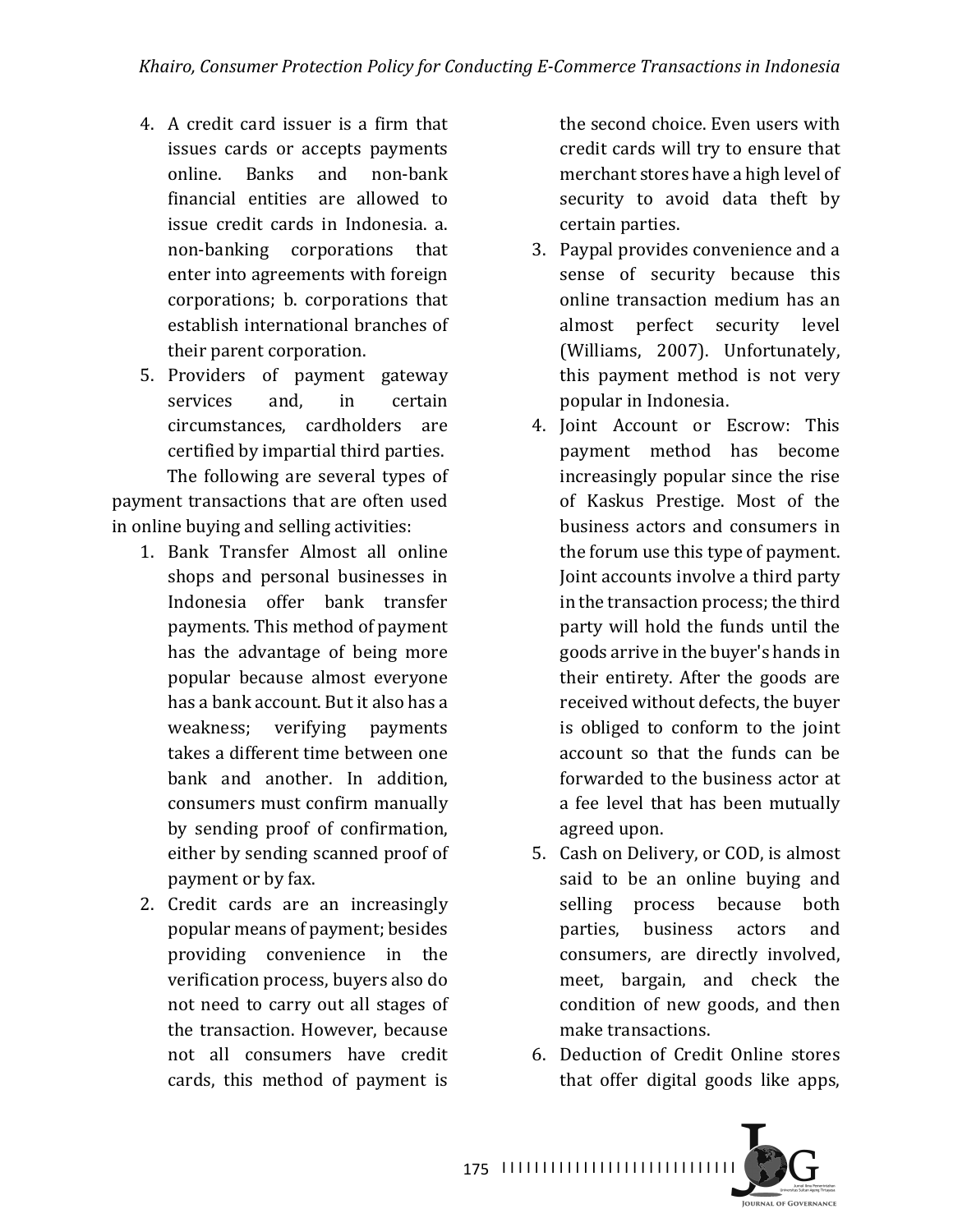music, ringtones, and games generally use this technique. Mobile phone transactions still dominate these transactions.

The characteristics of business-tobusiness e-commerce transactions are as follows:

- 1. Trading partners who have a longstanding connection Due to their familiarity, information sharing occurs solely between them. Thus, it is based on necessity and trust.
- 2. Data is sent on a regular basis and in the agreed-upon format, so the service utilized between the two systems is identical and follows the same standards.
- 3. One of the actors does not have to wait for data from the other.
- 4. A popular paradigm is "pear to pear," where business players share processing knowledge.

Based on the characteristics of business to business, the types of agreements in this transaction are:

- 1. Electronic network development and arrangement agreement
- 2. The things that must be considered are: setting the hue and function of the site; project plans; evaluation criteria; the owner of the device used; price and method of payment; copyright; confidentiality; guarantee; announcement.
- 3. Agreement with the virtual mall
- 4. The virtual shop entrepreneurs must pay attention to whether there is a right to advertise the business personally on the virtual

mall; whether the operator of the virtual mall will get a certain percentage of the business revenue; and whether part of the target business that will be developed uses a certain virtual.

- 5. Procurement agreement for payment by credit card.
- 6. What needs to be considered between merchants and credit card entrepreneurs are types of rights required by credit card entrepreneurs, approval of additional new products offered on the website, the cost of providing an entrepreneur's account.

In business-to-consumer interactions, merchants of goods transact with customers through the internet. Almost anybody can conduct business-toconsumer transactions, regardless of whether the transaction amount is modest or high. With the internet, shoppers can do anything from research products to make purchases. Consumer-to-business ecommerce transactions include the following characteristics:

- 1. Open to the public, disseminating knowledge;
- 2. General services are offered so many people may utilize the mechanism.
- 3. Consumers initiate demands for services, and producers must react.
- 4. A client-server model is frequently employed, with the customer using a basic system (web-based and the provider of goods or services is on the server).

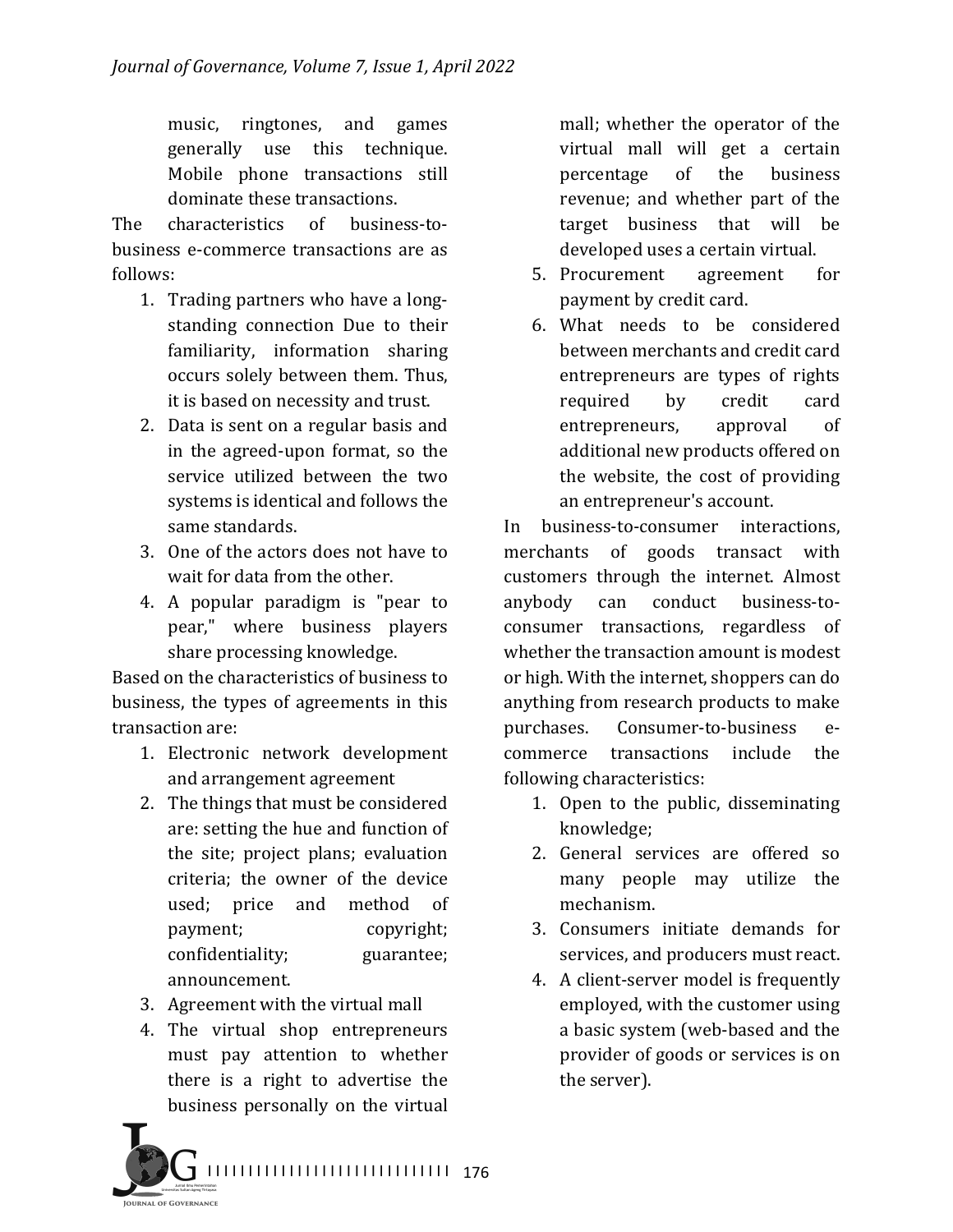### *Aspects of Legal Protection for Consumers in E-Commerce transactions* **based on Law no. 8 of 1999 concerning** *Consumer Protection.*

In a transaction, one party agrees to do something, and the other party has the right to demand that promise be fulfilled. This is important because if one of the parties to the agreement does not comply, that party is in default. The notion of company accountability regarding consumer concerns is separated into three components, as follows:

- a. Information Obligation Consumers must be given appropriate and clear information by business players. Howard Beales & Salop (1981) state that broad criteria for consumer information include price, quality, and other information that might help customers decide whether to buy items based on their wants and quality. This can assist manufacturers in determining the quality of items they provide to consumers. Of course, the caveat vendor concept is vital here to safeguard customers from dangerous items. So, business players must be cautious about the enormous output of industrial items. The most crucial thing is that the data must not be manipulated. According to the Consumer Protection Act Article 3 d. "to build a consumer protection system that includes aspects of legal certainty, information disclosure, and access to information."
- b. Product liability is the direct civil liability of corporate actors for customer damages caused by their products. As stated in Article 19 of the Consumer Protection Law, corporate actors are liable for compensating damages, pollution, and consumer losses resulting from the consumption of goods produced or exchanged by them.
- c. Security accountability A computer system's security must be protected. This satisfies the consumer's demand for security. Transaction security encompasses communication security, computer security, physical security, personal security, administrative security, and media security. The security offered seeks to lower the likelihood of threats happening and the repercussions of threats occurring.

As previously indicated, consumers might experience losses in indirect purchasing and selling as well as ecommerce. Consumer Protection Articles 4 and 5 of Law No. 8 of 1999 on Consumer Protection set forth consumer rights and responsibilities to defend that position. As outlined in Article 4 UUPK, consumers have the right to :

- a. The right to consume goods and services in comfort, security, and safety.
- b. The right to choose products and services and to get them according to the exchange rate and the stated conditions and guarantees.

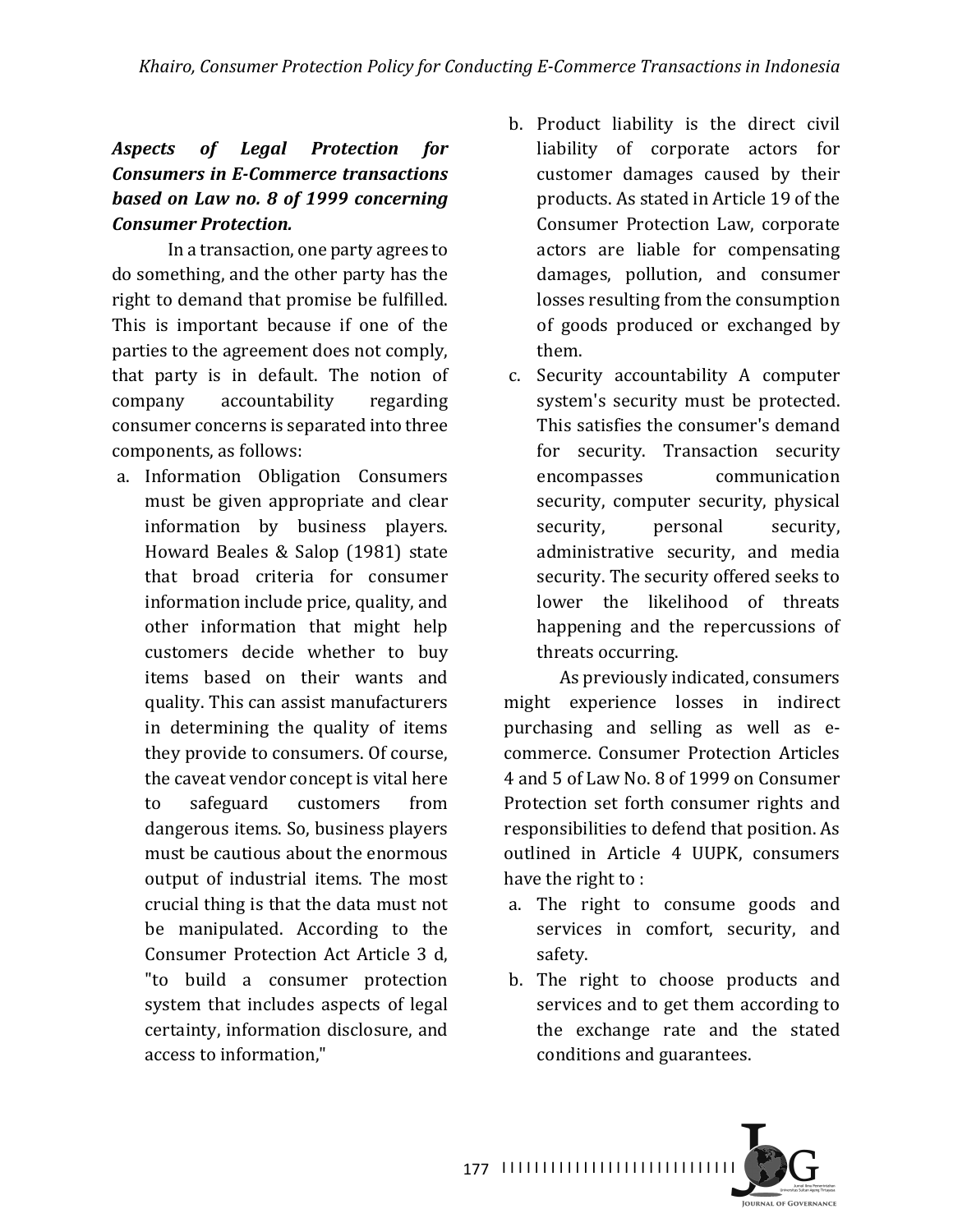- c. The right to accurate, complete, and truthful information on the condition and warranty of products and/or services.
- d. The right to have their opinions and complaints about the goods and/or services used considered.
- e. The right to advocacy, protection, and effective resolution of consumer protection problems;
- f. The right to consumer counseling and education;
- g. The right to be treated or serviced in a proper, fair, and non-discriminatory manner;
- h. The right to compensation, replacement, and/or compensation if the obtained products and/or services do not conform to the agreement or are not performed properly;
- i. Other laws and regulations control rights as well.

Along with regulating consumer rights, the UK's duties to business actors, as specified in Article 7 of the UK, provide legal protection for consumers who engage in e-commerce transactions, particularly:

a. According to Article 7 letter b, businesses must give accurate, clear, and honest information on the terms and guarantees of goods or services, as well as instructions for use, repair, and maintenance. In this instance, the vendor must give clear information about the items' condition, specs, and other relevant information. This is necessary so that customers know the condition of the items being sold and

can determine whether or not to buy them.

b. Business actors must ensure the quality of products and/or services produced and/or exchanged in accordance with relevant quality standards. Business actors or sellers must ensure the quality of products and services produced according to the appropriate quality standards and the circumstances of the items offered.

Consumer protection is also contained in Article 8 of the UK regarding several actions that are prohibited from being carried out by business actors, namely prohibited from trading in goods and/or services that:

- a. It does not meet or comply with legal and regulatory norms.
- b. It does not match the net weight, net or net contents, or the count indicated on the item's label.
- c. Does not match the real size, measurement, weight, or count.
- d. The guarantee, privilege, or effectiveness criteria are expressed in the label, description, or label for these goods and services.
- e. The label or description of those products and services.
- f. Falsely stating or implying that the products and/or services will be delivered as described, advertised, or promoted.
- g. This does not contain the expiration date or optimal usage term for the products.
- h. It does not meet the halal manufacturing requirements indicated on the label.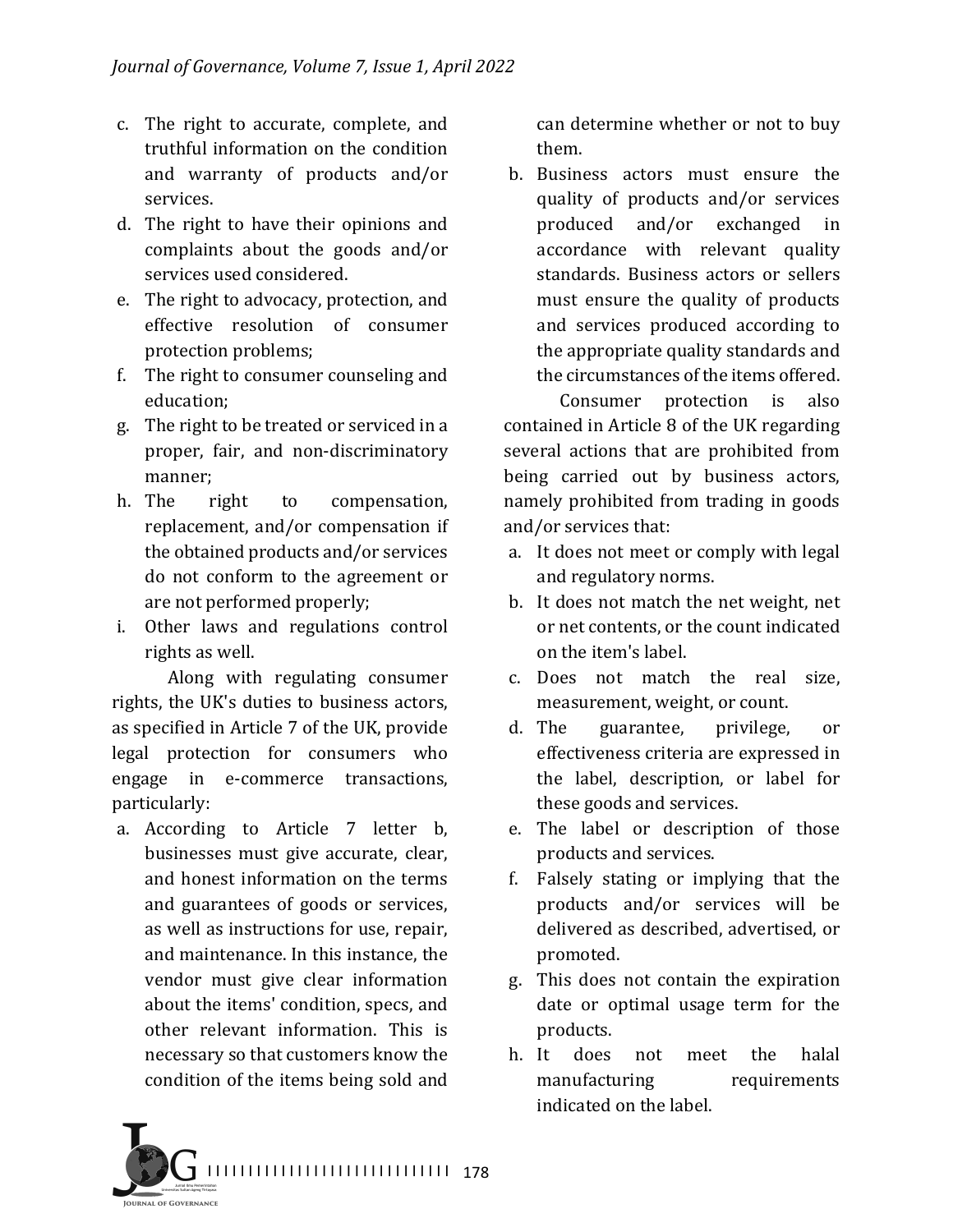- i. In addition to the name of the product, size, net or net weight/content, composition, regulations of use, and date of manufacturing, I am not attaching labels or making descriptions comprising the names and addresses of business actors, as required by the requirements.
- j. It does not include information and or instructions for the use of goods in Indonesian following the provisions of the applicable legislation.

Furthermore, Article 19 of the UK also regulates compensation for defective products. Namely, the existence of defective goods is the responsibility of the manufacturer/business actor. Therefore, the business actor or producer must be responsible for the losses that arise from the defective goods. In e-commerce, two important things need to be considered and known by online consumers or buyers, namely:

- a. Pre-transaction Currently, an internet shopper wants as much information as possible before making a purchase. If an issue arises in the future, an internet customer will have an easier time complaining. The information generally relates to pricing certainty, purchasing and selling methods, product categorization, and delivery timeliness.
- b. Post-transaction: A customer must take action after receiving online products. For example, is there a warranty term, what is covered, and how long is the warranty valid.

### *Legal Efforts and Settlement of Consumer Disputes in E-Commerce*  **Transactions based on Law Number 8 of** *1999 concerning Consumer Protection.*

The right to advocate, protect, and attempt to settle consumer protection issues is one of the rights governed by Law No. 8 of 1999. Consumer dispute resolution can be conducted in the courts or out of court based on the free option of the disputing parties, according to Article 45 (2) of Consumer Law No. 8 of 1999. According to Consumer Protection Law No. 8 of 1999, there are two ways to resolve consumer complaints:

a. An institution is entrusted with settling conflicts between consumers and corporate entities. Parties resolve conflicts peacefully. In accordance with Article 45 (2) of the Consumer Protection Law No. 8 of 1999, parties to a disagreement, namely businesses and consumers, may resolve their differences without recourse to a court or the Consumer Dispute Settlement Agency. So long as it does not violate Consumer Protection Law No. 8 of 1999. Throughout the essay, all sides are encouraged to utilize peaceful means to resolve their differences. Conciliation, mediation, or arbitration by an approved institution, the Consumer Dispute Settlement Agency, are examples of alternative dispute resolution (ADR). In conciliation and mediation, the parties agree on the form and amount of compensation. Unlike the mediator, who actively gives guidance,

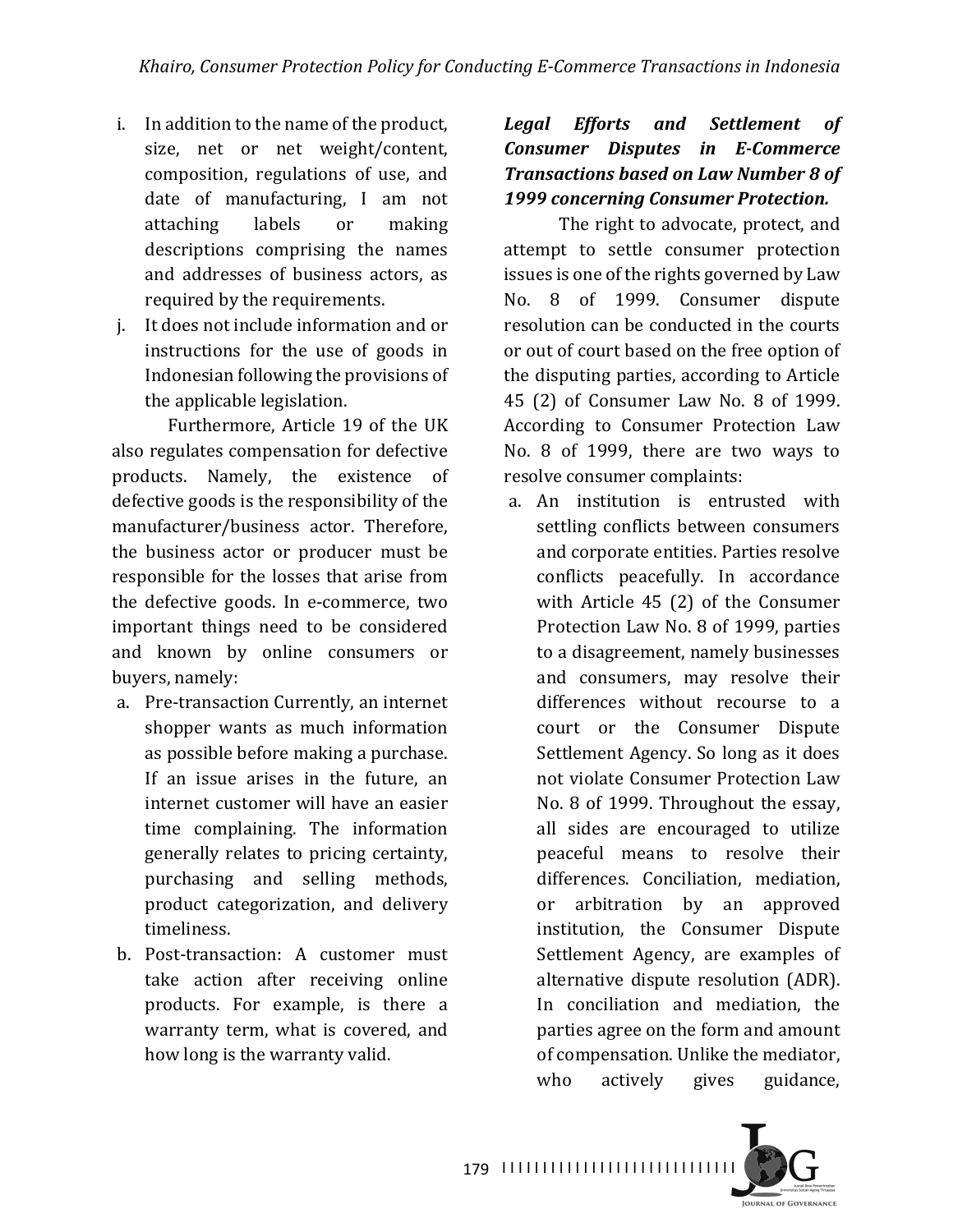instructions, recommendations, and other endeavors to resolve conflicts. In arbitration, a third party or arbiter with knowledge of the subject matter of the dispute resolves the disagreement. There is no appeal or cassation from the arbitral judgment.

b. Settlement of disputes through the courts. Consumer disputes can be settled through the courts if peace efforts do not reach an agreement or fail or if the parties do not want to take alternative dispute resolution routes. If you are going to use alternative dispute resolution through the courts, then the lawsuit is in the form of a default lawsuit because the ecommerce transactions carried out are based on an online sale and purchase agreement. The trial stages are as follows: mediation, reading of the lawsuit, exception, replik, duplicate, interlocutory decision, proof, conclusion, and decision. At the proof stage, to prove the elements of the agreement that occurred in the ecommerce transaction agreement, the consumer can use an electronic signature made by the consumer at the time of the transaction. At this time, the electronic signature occurs when the consumer states that they agree with the rules and conditions that apply at the time of making a transaction (usually by clicking the "I Agree" column provided by the online retailer provider on its website). At this time, the element of the agreement in the agreement is fulfilled.

On the other hand, alternative dispute resolution out of court as regulated by Law Number 8 of 1999 concerning Consumer Protection, on the other hand, still cannot be used to resolve disputes in cross-border e-commerce transactions. Likewise, Online Dispute Resolution (ODR) is one of the legal remedies that can be taken in the event of a dispute in an e-commerce transaction. This creates a legal vacuum that will cause legal uncertainty because no legal remedy can be taken to resolve disputes in crossborder e-commerce transactions. As a result of this legal uncertainty, the rights of the parties involved in cross-border ecommerce transactions, both sellers and business actors, and consumers' rights are not protected. The purpose of the theory of legal protection put forward by Philipus M. Hadjon is protection. Respect for dignity and worth and the recognition of human rights owned by legal subjects become unattainable.

### **Conclusion**

E-commerce transactions fall into two categories: business-to-business and business-to-consumer. The advantage of e-commerce is that producers or business players may readily promote their items since they are accessible to customers at any time and from any location. It is simple for customers to obtain the goods and services they require. Consumer protection is governed by a number of statutes and regulations, most notably the UK's Law No. 8 of 1999, which regulates consumer protection throughout the transaction, including prior to the 

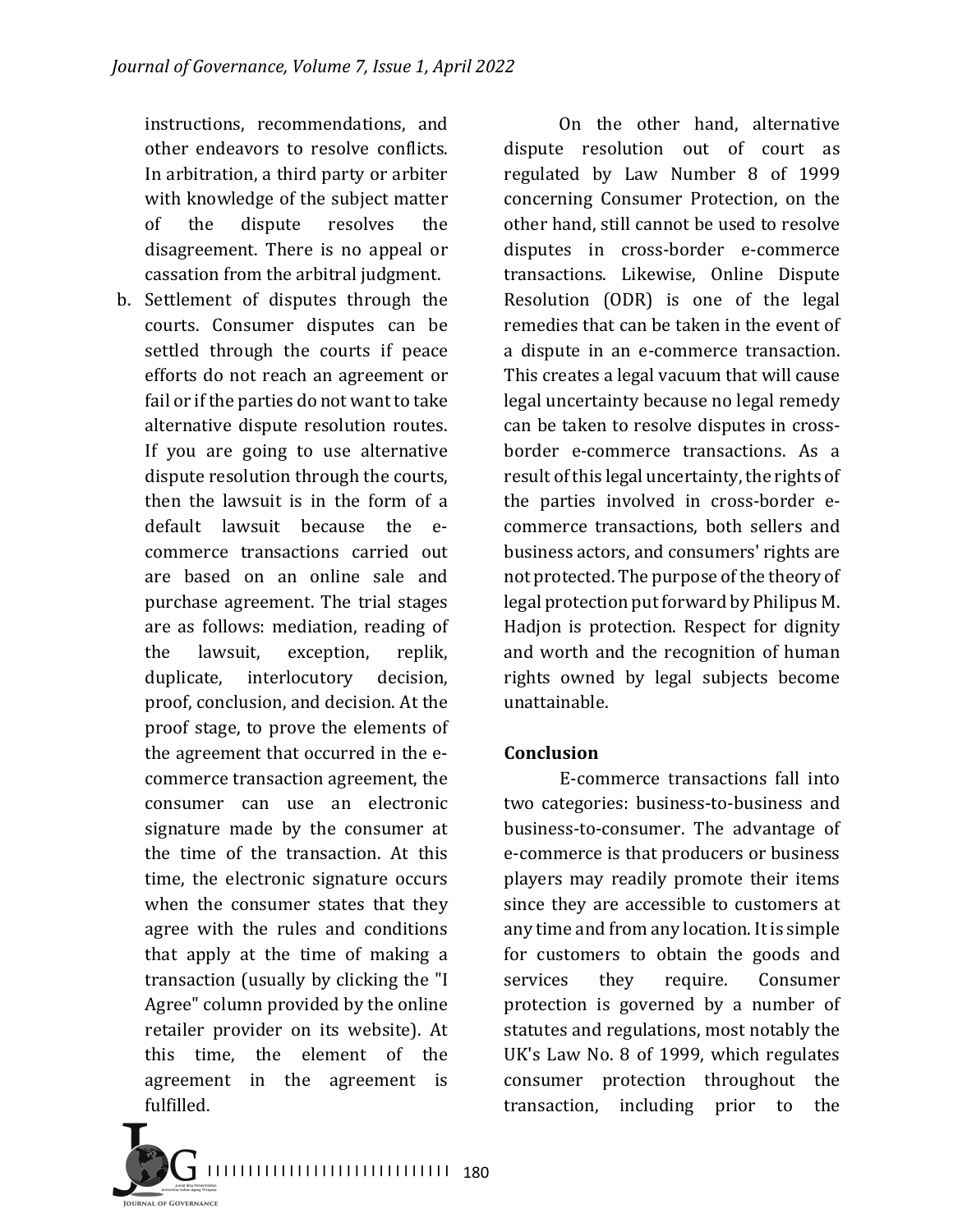occurrence of the transaction (no conflict/pre-purchase); during the transaction; and following the transaction. Numerous articles serve as references in the area of legal protection for consumers while performing electronic transactions, including articles  $4, 5, 7, 8$ , and  $19$ , which provide legal protection for consumers by recognizing and protecting their rights and duties as business actors. The legislation is written in such a way that if corporate actors fail to uphold their consumer rights, customers can sue the provider or merchant. Consumers who suffer losses in completing e-commerce transactions have two legal options under 1999 Consumer Protection Law No. 8. (two). Specifically, alternative conflict resolution through mediation or through the responsible authorities in the event of This is the Consumer Dispute Settlement Agency, and litigation is used to resolve disputes. Nonetheless, it will require a considerable amount of time and money.

### **Acknowledgement**

The author wants to express appreciation to all those who supported in conducting this research successfully.

### **References**

- Barkatullah, A. H. (2007). Urgensi Perlindungan Hak-Hak Konsumen Dalam Transaksi Di E-Commerce. *Jurnal Hukum Ius Quia Iustum*, *14*(2).
- Barkatullah, A. H. (2017). *Hukum Transaksi Elektronik di Indonesia sebagai Pedoman dalam Menghadapi*

*Era Digital Bisnis E-Commerce di Indonesia.* Bandung: Nusa Media.

- Beales, H., Craswell, R., & Salop, S. C. (1981). The Efficient Regulation of Consumer Information. The *Journal of Law and Economics*, *24*(3), 491-539.
- Cahyadi, A. D. (2019). Yurisdiksi Transaksi Elektronik Internasional Menurut Undang-Undang Nomor 11 Tahun 2008 Tentang Informasi Dan Transaksi Elektronik. *Jurnal Wawasan Yuridika*, *3*(1), 23-40.
- Diantha, I. M. P. (2016). *Metodologi Penelitian Hukum Normatif Dalam Justifikasi Teori Hukum*. Prenada Media.
- Dickie, J. (2005). *Producers and Consumers in EU E-Commerce law*. Bloomsbury Publishing.
- Hanim, L. (2011). Pengaruh perkembangan teknologi informasi terhadap keabsahan perjanjian dalam perdagangan secara elektronik (ecommerce) di era globalisasi. *Jurnal Dinamika Hukum*, *11*, 56-66.
- Irmawati, D. (2011). Pemanfaatan E-Commerce Dalam Dunia Bisnis. *Jurnal Ilmiah Orasi Bisnis–ISSN*, *2085*(1375), 161-171.
- Kotler, P., Jain, D. C., Jain, D., & Maesincee, S. (2002). *Marketing Moves: A New Approach to Profits, Growth, And Renewal*. Harvard Business Press.
- Kumar, V., & Raheja, E. G. (2012). Business To Business (B2B) And Business To Consumer (B2C) Management. *International Journal of Computers & Technology*, *3*(3b), 447- 451.
- Law No. 8 of 1999 concerning Consumer Protection.

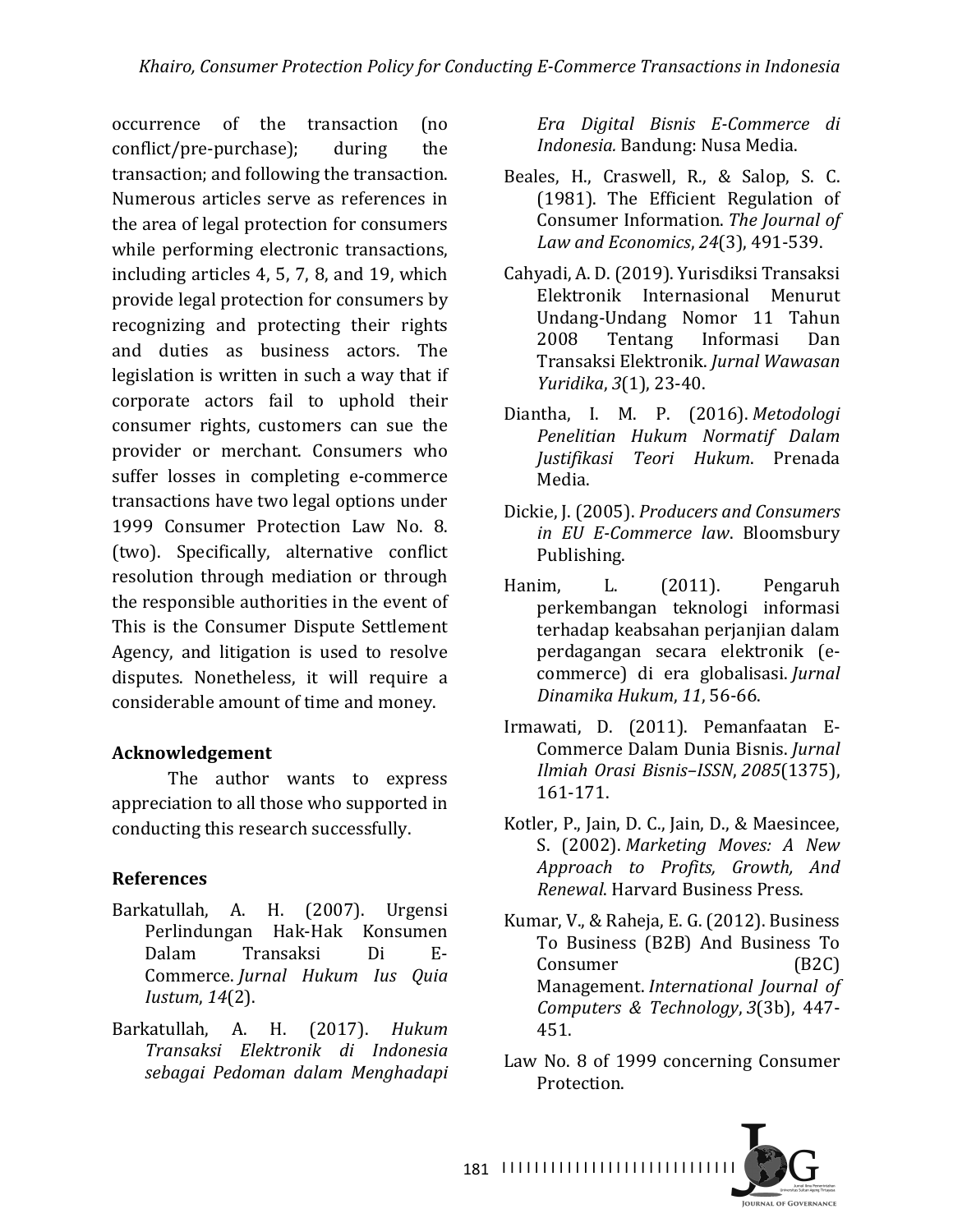- Lucking-Reiley, D., & Spulber, D. F. (2001). Business-To-Business Electronic Commerce. *Journal of Economic Perspectives*, *15*(1), 55-68.
- Mokso, R. A. (2006). *Perlindungan Konsumen Dalam Transaksi Jual Beli Secara E-Commerce* (Doctoral dissertation, Diponegoro University Postgraduate Program).
- Murdiat, A. (2013). Perlindungan Hukum Nasabah Pengguna Elektronik Banking Dalam Sistim Hukum Indonesia. *Jurnal Hukum Unsrat*, *1*(1), 57-70.
- Paryadi, D. (2018). Pengawasan E Commerce Dalam Undang-Undang Perdagangan Dan Undang-Undang Perlindungan Konsumen. *Jurnal Hukum & Pembangunan*, *48*(3), 651- 669.
- Pujiono, B. (2021). Hukum Perlindungan Konsumen. *Transparansi Hukum*, *4*(2).
- Purba, P., Sudiatmaka, K., & Mangku, D. G. S. (2020). Implementasi Undang-Undang No. 8 Tahun 1999 Tentang Perlindungan Konsumen Terhadap Penyelesaian Sengketa Konsumen Di Kabupaten Buleleng. *Jurnal Komunitas Yustisia*, *2*(3), 156-167.
- Puspitasari, I. (2018). Pertanggungjawaban Pidana Pelaku Tindak Pidana Penipuan Online Dalam Hukum Positif Di Indonesia. *Humani (Hukum dan Masyarakat Madani*),  $8(1)$ , 1-14.
- Putri, W. S., & Budiana, N. (2018). Keabsahan Kontrak Elektronik Dalam Transaksi E-Commerce Ditinjau Dari Hukum Perikatan. *Jurnal Analisis Hukum*, *1*(2), 300-309.
- Romindo, R., Muttaqin, M., Saputra, D. H., Purba, D. W., Iswahyudi, M., Banjarnahor, A. R., ... & Simarmata, J. (2019). *E-Commerce: Implementasi, Strategi dan Inovasinya*. Yayasan Kita Menulis.
- Rongiyati, S. (2019). Pelindungan Konsumen dalam Transaksi Dagang Melalui Sistem Elektronik. *Negara Hukum*, *10*(1).
- Setyowati, D., Putra, C. P., & Saputro, R. D. (2019). Perlindungan Hukum Pada Tindak Pidana E-Commerce. *Perspektif Hukum*, *18*(2), 215-247.
- Sumadi, H. (2016). Kendala dalam Menanggulangi Tindak Pidana Penipuan Transaksi Elektronik di Indonesia. *Jurnal Wawasan Yuridika*, *33*(2), 175-203.
- Suparni, N. (2009). Cyberspace: *Problematika & Antisipasi Pengaturannya*. Jakarta: Sinar Grafika.
- Syafriana, R. (2017). Perlindungan Konsumen Dalam Transaksi Elektronik. *De Lega Lata: Jurnal Ilmu Hukum*, *1*(2), 430-447.
- Tahat, H. (2005). Factors Affecting E-Commerce Contract Law. *Britsh and Irish law, Education and Technology Association, ppl-8*.
- Utami, S. S. (2012). Pengaruh Teknologi Informasi Dalam Perkembangan Bisnis. *Jurnal Akuntansi dan Sistem Teknologi Informasi*, *8*(1).
- Werdhyasari, N. N. (2013). Perlindungan *Konsumen dalam Kontrak Baku Ecommerce Lintas Negara di Indonesia* (Doctoral dissertation, UAJY).
- Williams, D. (2007). Introduction to Paypal. *Pro PayPal E-Commerce*, 1-12.